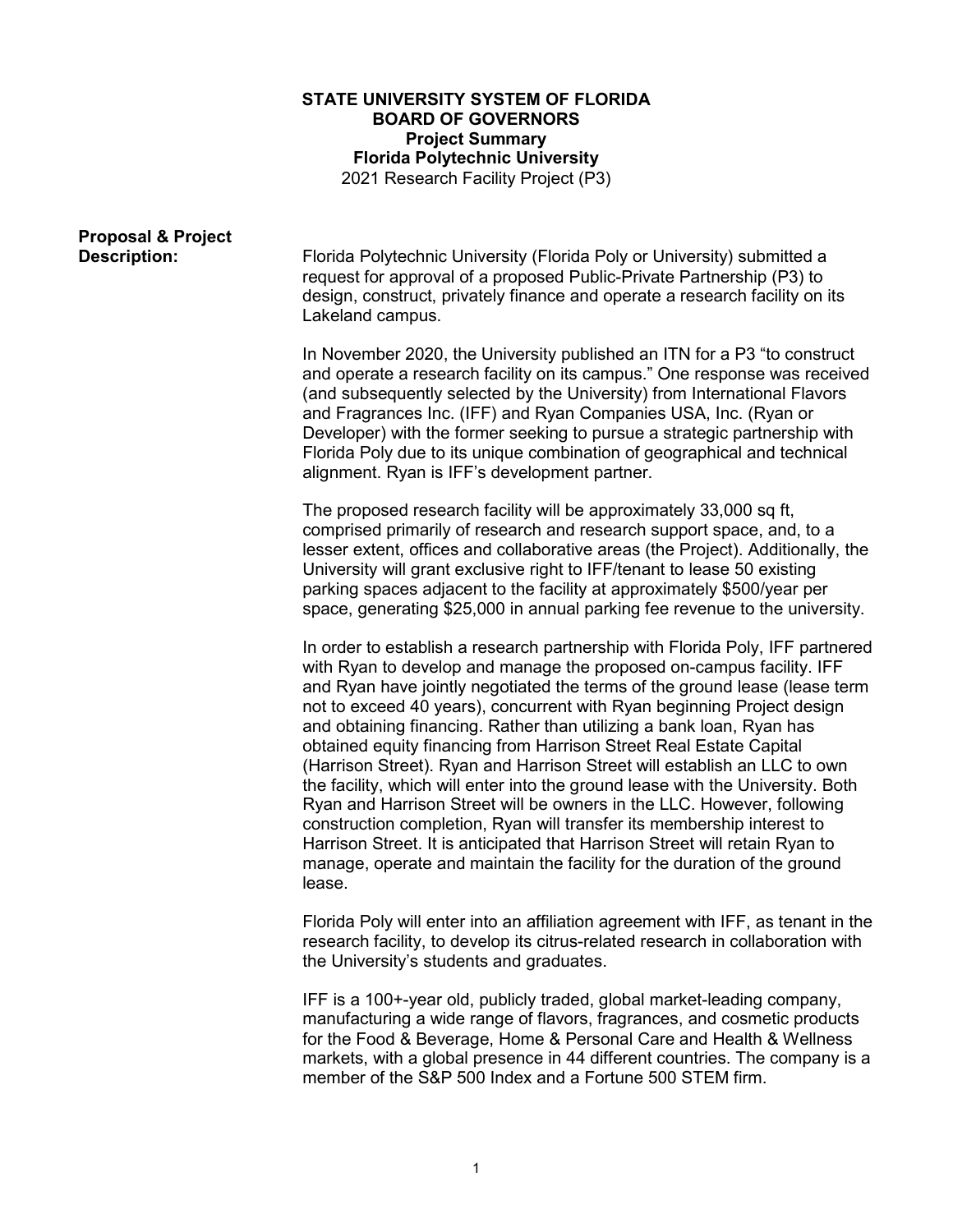|                                                       | Ryan is a national developer, builder, designer and property manager of<br>commercial real estate, delivering projects in almost every state, with over<br>\$3.2 billion in projects awarded for clients, including Kroger, Amazon, and<br>Charter Schools USA. Ryan will be the University's development partner.                                                                                                                                                                                                                                                                                                                |                    |
|-------------------------------------------------------|-----------------------------------------------------------------------------------------------------------------------------------------------------------------------------------------------------------------------------------------------------------------------------------------------------------------------------------------------------------------------------------------------------------------------------------------------------------------------------------------------------------------------------------------------------------------------------------------------------------------------------------|--------------------|
|                                                       | Founded in 2005, Harrison Street is a private equity firm, headquartered in<br>Chicago, with offices in London and Toronto, focusing on the alternative<br>real estate investments, particularly in the education and health care<br>sectors. It has roughly 200 employees, clients in the US, Europe and Asia<br>and approximately \$36 billion in assets under management including<br>investments with 184 universities and 30 top healthcare systems.<br>The Project is included in the University's Campus Master Plan and was<br>approved by its Board of Trustees on May 25, 2021 pursuant to section<br>1013.171(1), F.S. |                    |
| <b>Project Site Location:</b>                         | The Project will be located in the western side of Florida Poly's campus, on<br>a 1.15 acre parcel. The building will be approximately 33,000 sq ft,<br>comprised as follows:                                                                                                                                                                                                                                                                                                                                                                                                                                                     |                    |
|                                                       | <b>Space Type</b>                                                                                                                                                                                                                                                                                                                                                                                                                                                                                                                                                                                                                 | <b>Square Feet</b> |
|                                                       | Welcome & Living Space                                                                                                                                                                                                                                                                                                                                                                                                                                                                                                                                                                                                            | 1,650              |
|                                                       | <b>Collaborative Spaces</b>                                                                                                                                                                                                                                                                                                                                                                                                                                                                                                                                                                                                       | 1,838              |
|                                                       | Laboratory & Lab Support Spaces                                                                                                                                                                                                                                                                                                                                                                                                                                                                                                                                                                                                   | 16,533             |
|                                                       | Office Spaces                                                                                                                                                                                                                                                                                                                                                                                                                                                                                                                                                                                                                     | 3,475              |
|                                                       | <b>Subtotal SF</b>                                                                                                                                                                                                                                                                                                                                                                                                                                                                                                                                                                                                                | 23,496             |
|                                                       | <b>Circulation/Utility Space</b>                                                                                                                                                                                                                                                                                                                                                                                                                                                                                                                                                                                                  | 9,399              |
|                                                       | <b>Total Gross Square Feet</b>                                                                                                                                                                                                                                                                                                                                                                                                                                                                                                                                                                                                    | 32,894             |
|                                                       | (Please see attached Map and Artist Renderings).                                                                                                                                                                                                                                                                                                                                                                                                                                                                                                                                                                                  |                    |
| <b>Projected Start and</b><br><b>Completion Date:</b> | It is anticipated that construction will commence no earlier than Spring<br>2022 and will be completed by Spring 2023. As evidence of its capacity to<br>complete the Project, Ryan provided evidence of a \$700 million surety<br>issued by Travelers Bond & Specialty Insurance Company (rated A++<br>"Superior" by A.M. Best). Furthermore, a payment & performance bond will<br>be issued specific to the Project.                                                                                                                                                                                                            |                    |
| <b>Project Cost:</b>                                  | The total cost of the project is anticipated to be approximately \$14.3 million,                                                                                                                                                                                                                                                                                                                                                                                                                                                                                                                                                  |                    |

including a \$2.9M tenant allowance to accommodate IFF's unique requirements for the facility, as well as developer and advisory fees (together 10%). This equates to square footage cost of approximately \$470/sf, based on Project size of 32,894 sf. The anticipated breakdown of construction cost is as follows: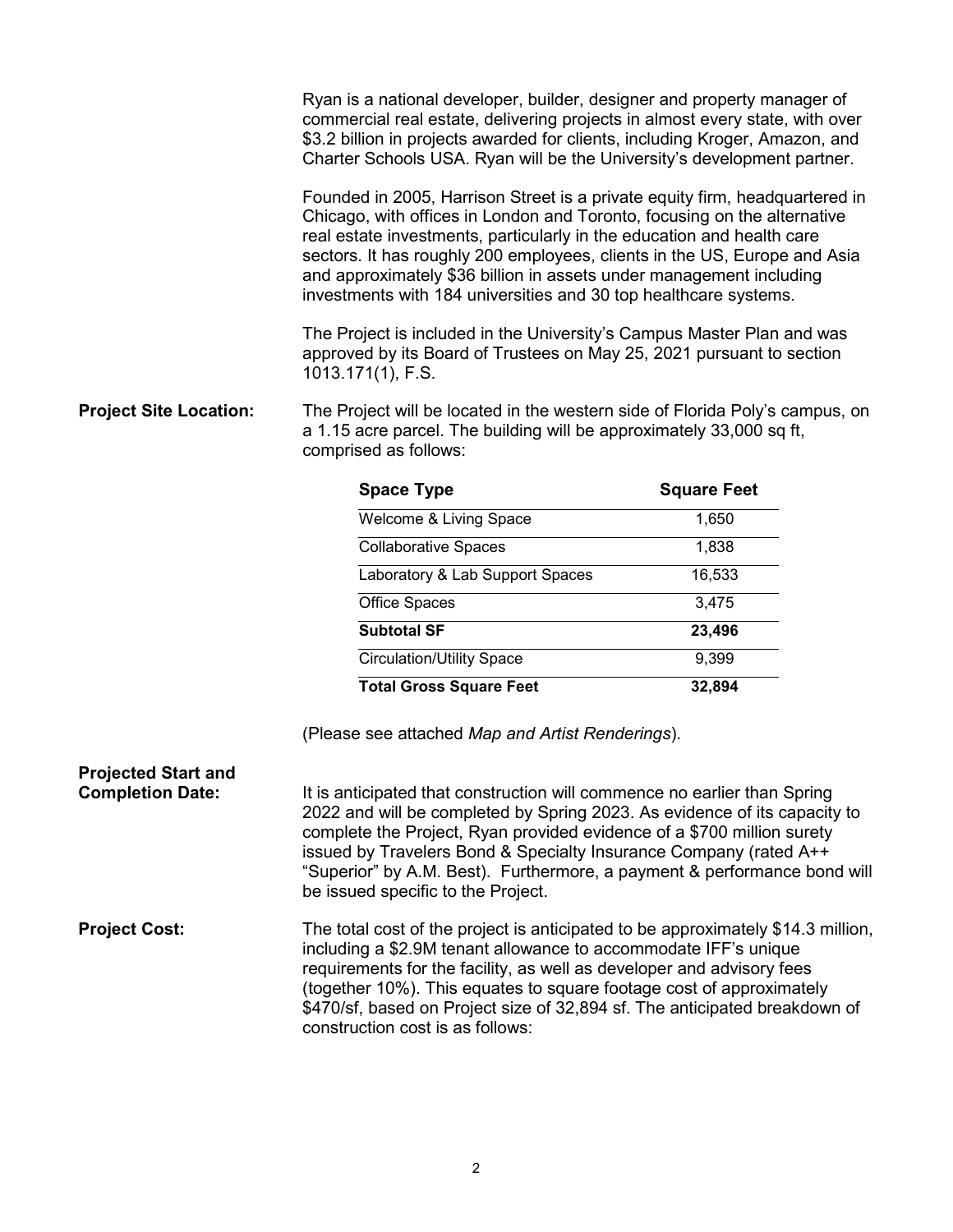|                                                                     | <b>Building construction</b>                                                                                                                                                                                                                                                                                                                                                                                                                                                       | \$5,594,281  |
|---------------------------------------------------------------------|------------------------------------------------------------------------------------------------------------------------------------------------------------------------------------------------------------------------------------------------------------------------------------------------------------------------------------------------------------------------------------------------------------------------------------------------------------------------------------|--------------|
|                                                                     | Site work                                                                                                                                                                                                                                                                                                                                                                                                                                                                          | 415,135      |
|                                                                     | Soft Costs <sup>(1)</sup>                                                                                                                                                                                                                                                                                                                                                                                                                                                          | 4,586,567    |
|                                                                     | Permitting                                                                                                                                                                                                                                                                                                                                                                                                                                                                         | 28,051       |
|                                                                     | Tenant Allowance <sup>(2)</sup>                                                                                                                                                                                                                                                                                                                                                                                                                                                    | 2,900,000    |
|                                                                     | Insurance                                                                                                                                                                                                                                                                                                                                                                                                                                                                          | 230,078      |
|                                                                     | Contingency                                                                                                                                                                                                                                                                                                                                                                                                                                                                        | 531,112      |
|                                                                     | <b>Total Project Cost</b>                                                                                                                                                                                                                                                                                                                                                                                                                                                          | \$14,285,224 |
|                                                                     | <sup>(1)</sup> Includes developer fee of \$571,742 (4%) and brokerage fee<br>of \$906,907 (6%). According to the University, the latter<br>represent a consulting fee due CBRE Group Inc. as advisor<br>to IFF.<br>(2) Includes all improvements required by IFF, as tenant (i.e.<br>carpet, paint, interior glazing, interior walls, HVAC system<br>upgrades) as well as associated design fees.<br>As mentioned earlier, Ryan will transfer its membership interest in the LLC   |              |
| <b>Financing Structure:</b>                                         | in exchange for the equity investment from Harrison Street. More<br>specifically, during construction, Ryan will maintain a 51% controlling<br>interest; however, once construction is completed, Ryan will transfer its<br>ownership to Harrison Street, as equity provider, who will then own 100%<br>of the Project. Harrison Street will retain Ryan to serve as Property<br>Manager to operate and maintain the facility.                                                     |              |
|                                                                     | As sole, exclusive tenant in the research facility, IFF's sublease is triple net<br>- IFF is responsible for repaying the sublease in addition to all operating<br>expenses, including all maintenance costs. In other words, ongoing<br>repair/maintenance activities are effected by Ryan, as property manager,<br>but will be entirely funded by IFF, as tenant.                                                                                                                |              |
|                                                                     | The Project is expected to have a 50-year useful life, at a minimum, with<br>20% of its useful life remaining at the end of the ground lease term. The<br>project will be transferred to the University upon termination of the ground<br>lease at no cost to the University.                                                                                                                                                                                                      |              |
|                                                                     | No liens will be placed on state lands (the subject parcel) as a result of this<br>proposed P3 transaction. Likewise, there are no financial obligations on the<br>part of the University or any Direct Support Organization in relation to the<br>construction, operations, maintenance or financing of the Project.                                                                                                                                                              |              |
| <b>Strategic Alignment and</b><br><b>Benefit to the University:</b> | The project is a new milestone for the University as it strives to be a<br>premier STEM institution, and entering into the proposed P3 enables it to<br>add a privately funded on-campus research facility to its other two applied<br>research centers, Florida Industrial and Phosphate Research Institute and<br>the Advanced Mobility Institute. According to Florida Poly, in IFF they have<br>found a partner that will further its mission of serving students and industry |              |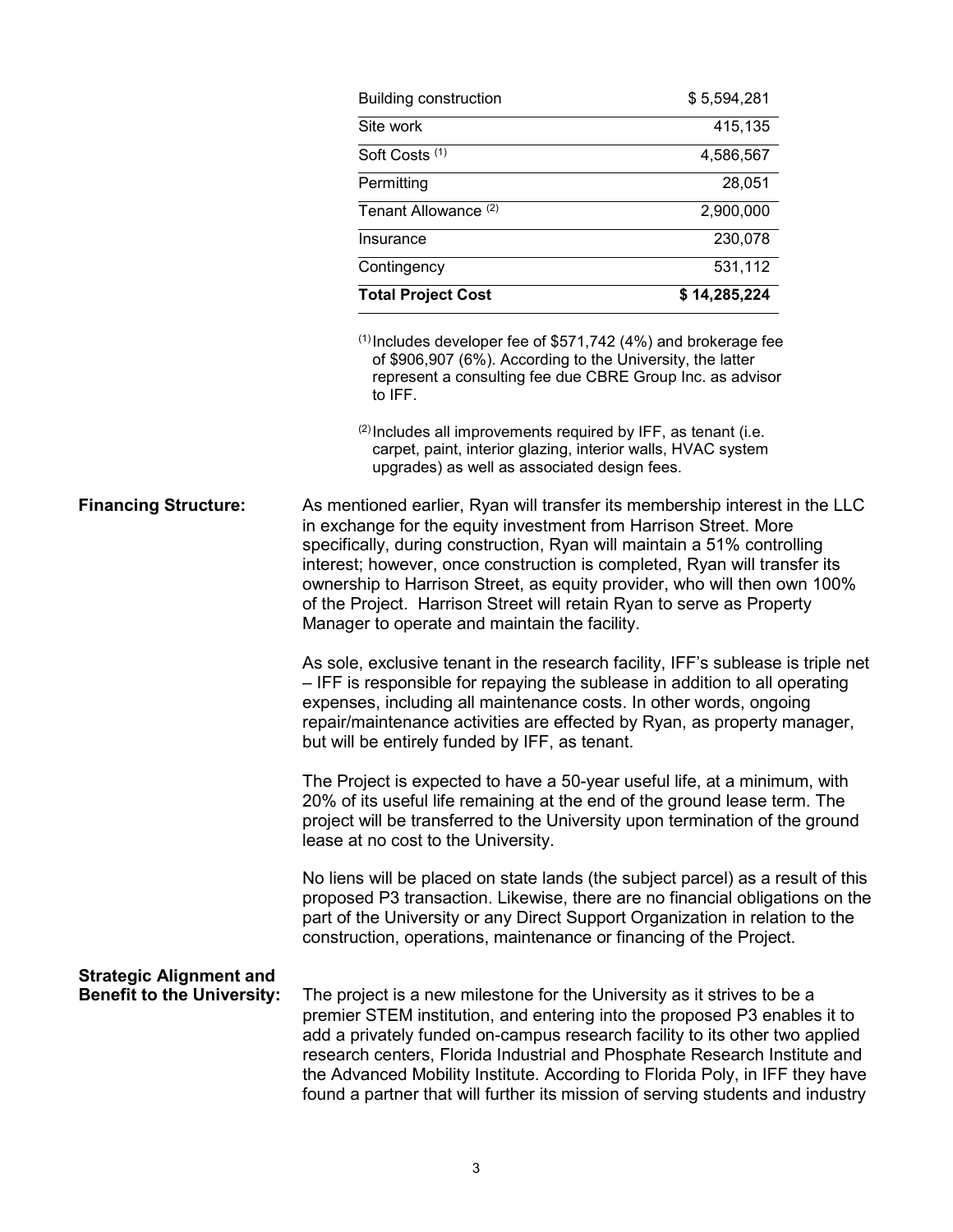through excellence in education, discovery, and application of engineering and applied sciences. The intentions and outcomes of this collaborative effort are memorialized and governed by an Affiliation Agreement between the University and IFF that cites, among other things, the following joint aspirations:

- a.) Create additional internship and employment opportunities for University students and graduates;
- b.) Fill talent pipeline and technical knowledge gaps in the citrus industry;
- c.) Engage in collaborative or sponsored research with University faculty and staff;
- d.) Enhance IFF's citrus industry innovation and research and development efforts; and,
- e.) Enhance the academic programming of the University.

Working relationships will be maintained by IFF and Florida Poly's Human Resources, Career Development Office, Office of Research Services and the Director of Industry Engagement and Capstone Projects, and IFF will facilitate the following:

- 1) Establish a defined internship program at the Project similar to those it has established through partnerships with other universities for students with interest and ability aligned with IFF initiatives.
- 2) Communicate relevant employment opportunities (and the University will assist IFF in recruiting for open positions).
- 3) IFF's recruiting efforts will consider University graduates to be preferred candidates; the objective being to hire graduates that meet the needs of IFF.
- 4) Identify capstone projects and assign researchers to support student research as appropriate.
- 5) Consider University proposals for adjunct teaching positions.
- 6) Consider proposals for sponsored/funded research from University faculty and graduate students and fund Capstone projects in alignment with its budget and research priorities.
- 7) Consider monetary contributions to scholarships, fellowships, academic programs, or the University endowment in the absence of opportunity to advance the partnership outcomes in a given year.

In March of each year, staff liaisons of Florida Poly and IFF will provide a report to the University Board of Trustees regarding the partnerships overall performance in fulfilling the identified outcomes, at a minimum:

- a) Hires from the University for internship and employment opportunities;
- b) Sponsored research projects funded;
- c) Collaborative research projects;
- d) Joint presentations
- e) Capstone projects supported
- f) Planned activity for the upcoming year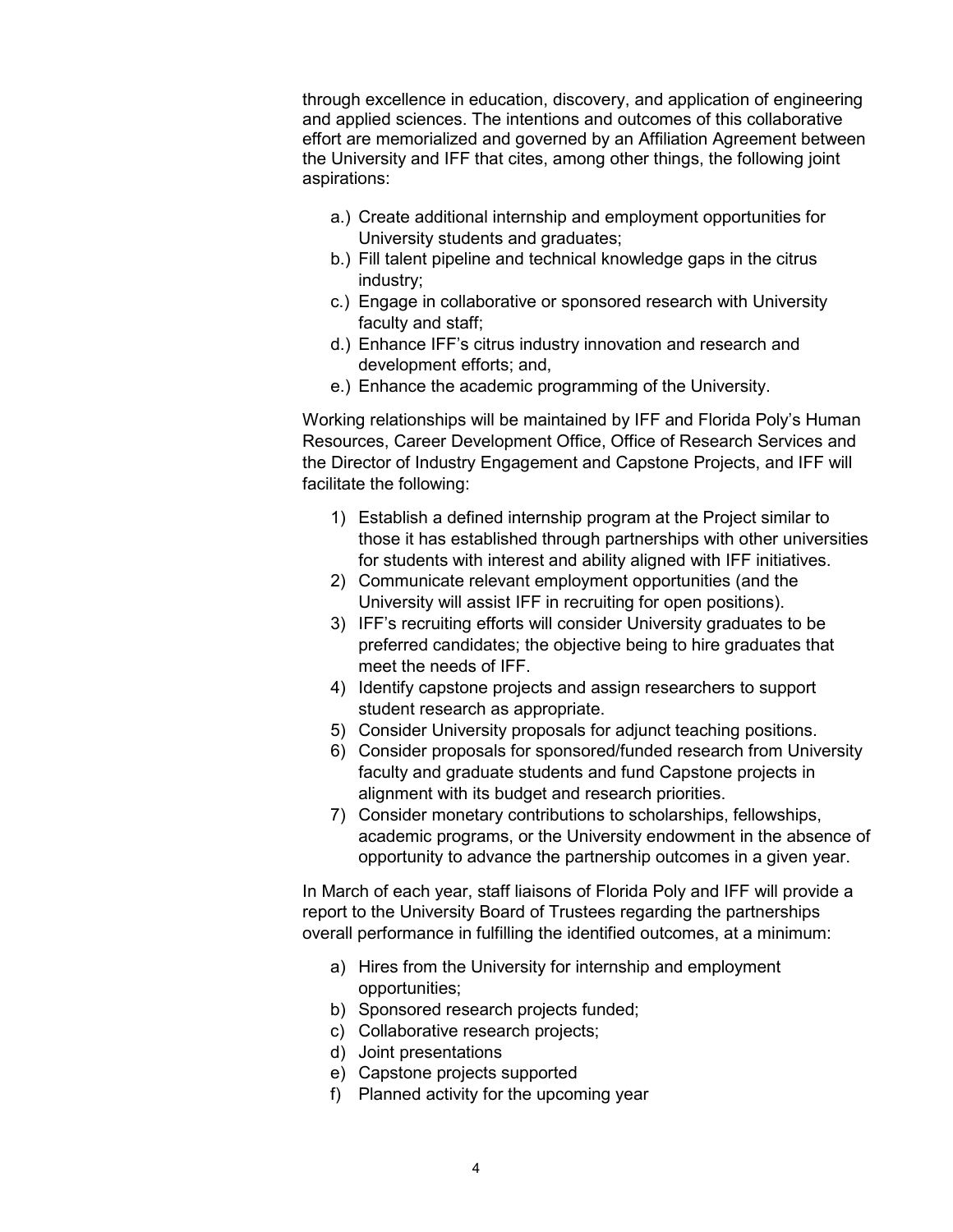|                                                                      | A more detailed overview of the practical applications of the affiliation<br>between Florida Poly and IFF are described in an attachment (see<br>Questions & Answers, The Benefits of an Affiliation between Florida Poly<br>and International Flavors & Fragrances Inc.)                                                                                                                                                                                                        |
|----------------------------------------------------------------------|----------------------------------------------------------------------------------------------------------------------------------------------------------------------------------------------------------------------------------------------------------------------------------------------------------------------------------------------------------------------------------------------------------------------------------------------------------------------------------|
|                                                                      | Overall, the Project will host citrus-related research by IFF in collaboration<br>with the University, which, pursuant to its Affiliation Agreement, is expected<br>to provide non-monetary benefits to Florida Poly in terms of research,<br>teaching and program development for its data science, computer science<br>and engineering students, as well as career opportunities for its graduates.<br>Hence the reason the ground rent has been set at \$1 per year.          |
| <b>P3 Justification:</b>                                             | Florida Poly has pursued a P3 structure to transfer the full spectrum of<br>design, construction, finance, operations, and maintenance risk to a private<br>party (Ryan, Harrison Street and IFF).                                                                                                                                                                                                                                                                               |
|                                                                      | The strategic drivers for this project are the non-monetary benefits that will<br>arise out of the Affiliation Agreement with IFF, which are not impacted by<br>the financing structure used to deliver the Project. Given the use of the<br>facility by a private party, the non-revenue generating nature of the facility,<br>the absence of financial impact to students, and the University's own<br>capital constraints, a P3 approach was deemed appropriate.              |
| <b>Security/Lien Structure &amp;</b><br><b>Return on Investment:</b> | The project finances are not intended to produce excess cash flow to the<br>University or IFF. The land is not pledged as collateral nor will it be<br>subordinate to any financing, as no debts will be associated with the<br>project.                                                                                                                                                                                                                                         |
|                                                                      | After construction, Harrison Street, as equity provider, will assume full<br>ownership of the Project and will be paid via the IFF sublease. Sublease<br>rent payments paid by IFF are currently estimated at approximately<br>\$999,950 for the first year and projected to increase 2% yearly throughout<br>the lease agreement period (30 years) in order to achieve the equity<br>provider's targeted return on investment of 7.6%. (See attached cash flow<br>projections). |
|                                                                      | The ground lease has an initial term of 30 years, subject to optional<br>extension 40 years maximum.                                                                                                                                                                                                                                                                                                                                                                             |
|                                                                      | Comparatively, the facility lease between the owner LLC and IFF (tenant)<br>has an initial term of 20 years, with two optional 5-year extensions for a<br>total of 30 years. Depending on whether or not IFF extends the lease after<br>Year 20, the University is afforded different options, as outline below:                                                                                                                                                                 |
|                                                                      | If IFF terminates at Year 20, Florida Poly can:<br>a) Rent the Project for 5 years @ \$100K/mo* base rent, with 2%<br>annual escalation, plus operating costs (i.e. triple net lease).<br>b) Terminate the Ground Lease and purchase the Project for<br>\$5,000,000.                                                                                                                                                                                                             |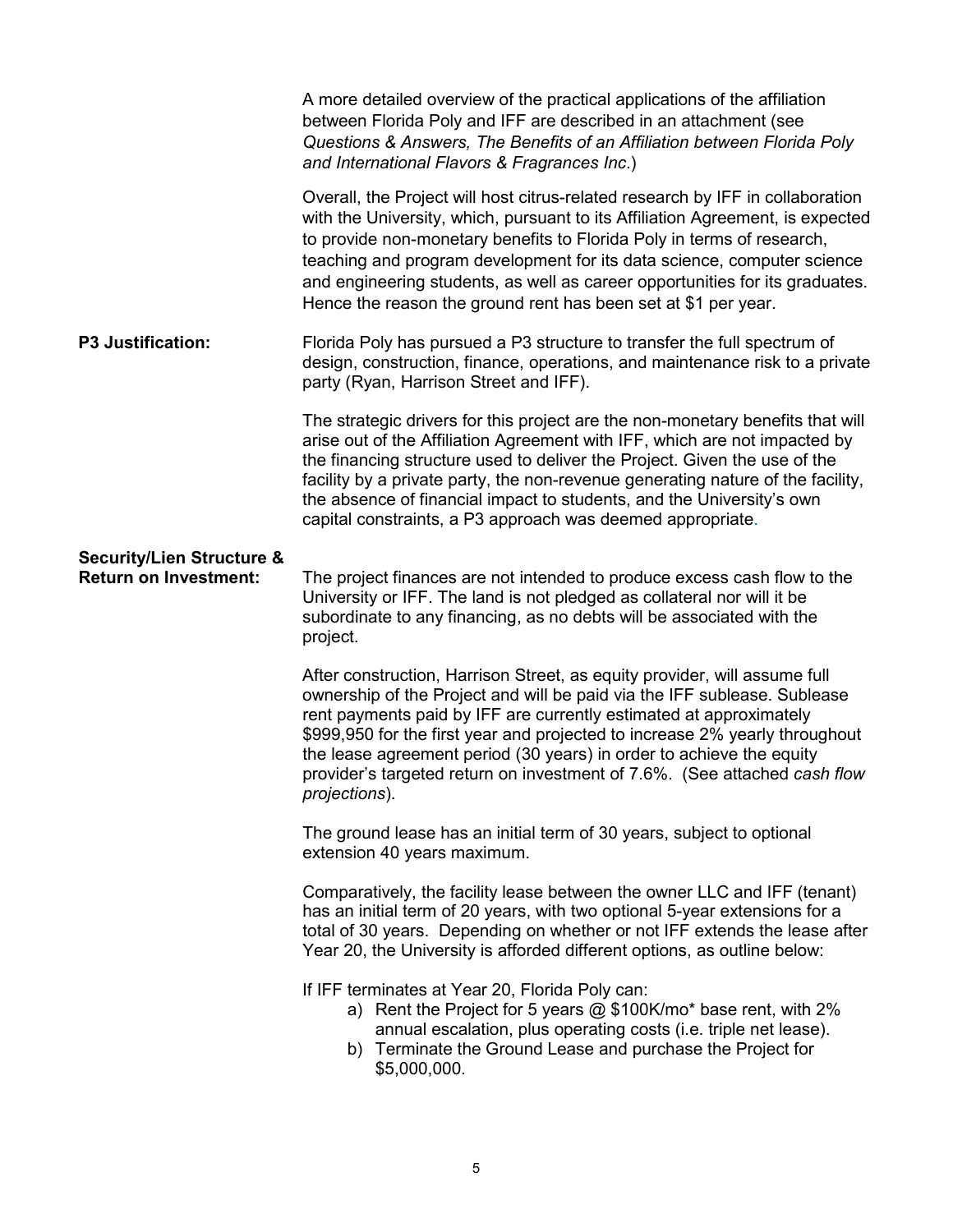|                        | c) Exercise neither a) or b), which extends the term of the Ground<br>Lease to 40 years, allowing the owner LLC to find another<br>qualified tenant for a 20-yr lease.                                                                                                                                                                                                                                                                                                                                                                                                                                                                                                                                                       |
|------------------------|------------------------------------------------------------------------------------------------------------------------------------------------------------------------------------------------------------------------------------------------------------------------------------------------------------------------------------------------------------------------------------------------------------------------------------------------------------------------------------------------------------------------------------------------------------------------------------------------------------------------------------------------------------------------------------------------------------------------------|
|                        | If IFF terminates at Year 25, Florida Poly can:<br>a) Rent the Project for 5 years $@$ \$110K/mo* base rent, with 2%<br>annual escalation, plus operating costs (i.e. triple net lease).<br>b) Terminate the Ground Lease and purchase the Project for<br>$$5,520,404**$ .<br>c) Assuming University is already the tenant (see Year 20 option<br>above), renew the lease another 5 years with continued 2%<br>annual escalation, and, at the end of this period the ground lease<br>terminates and the facility is transferred to FPU at no cost.<br>d) Exercise neither a) or b), which extends the term of the Ground<br>Lease to 40 years, allowing the owner LLC to find another<br>qualified tenant for a 15-yr lease. |
|                        | *Triple net lease; i.e. base rent plus all operating costs. Base rent is<br>pursuant to predetermined rental rate schedule in the ground lease.                                                                                                                                                                                                                                                                                                                                                                                                                                                                                                                                                                              |
|                        | **Higher rents translate to higher value; i.e. higher purchase price                                                                                                                                                                                                                                                                                                                                                                                                                                                                                                                                                                                                                                                         |
|                        | The Ground Lease only extends to 40 years if IFF leaves in year 20 or year<br>25 and the University does not exercise its purchase or lease options. The<br>provision for extension of the Ground Lease arises out of 1) the University's<br>desire to control the type of sub-tenant that would occupy the research<br>facility (as governed in the ground lease), and 2) Ryan's argument that it<br>would not be able to secure a qualified tenant after IFF's departure with<br>only 5-10 years remaining under the ground lease, thus necessitating the<br>extension.                                                                                                                                                    |
| <b>Risk Assessment</b> | The University engaged Bryant Miller Olive (BMO), as Special Counsel, to<br>review the various agreements tied to the proposed transaction, the salient<br>points of which are provided below:                                                                                                                                                                                                                                                                                                                                                                                                                                                                                                                               |
|                        | The Owner, and IFF as tenant, will bear all risks associated with the<br>development, management and maintenance of the Project. The<br>University is not required to contribute any funds toward the Project.                                                                                                                                                                                                                                                                                                                                                                                                                                                                                                               |
|                        | In case the developer fails to complete the Project's construction as<br>scheduled, he will be subject to daily liquidated damages of \$\$1,000<br>(reduced from \$2,127 as originally mentioned on Ground Lease draft)<br>until construction is completed.                                                                                                                                                                                                                                                                                                                                                                                                                                                                  |
|                        | If IFF chooses to terminate their sublease early or fail to renew in the<br>final ten years, the owner LLC is obligated to find, within 12 months, a<br>"qualified" subtenant who is willing to enter into an affiliation agreement<br>with the University. Otherwise, the ground lease steps up from \$1 to the<br>market rate rent (estimated at approximately 6-7% of ground value).                                                                                                                                                                                                                                                                                                                                      |
|                        | (See attached BMO Memorandum)                                                                                                                                                                                                                                                                                                                                                                                                                                                                                                                                                                                                                                                                                                |

## **University Financial**